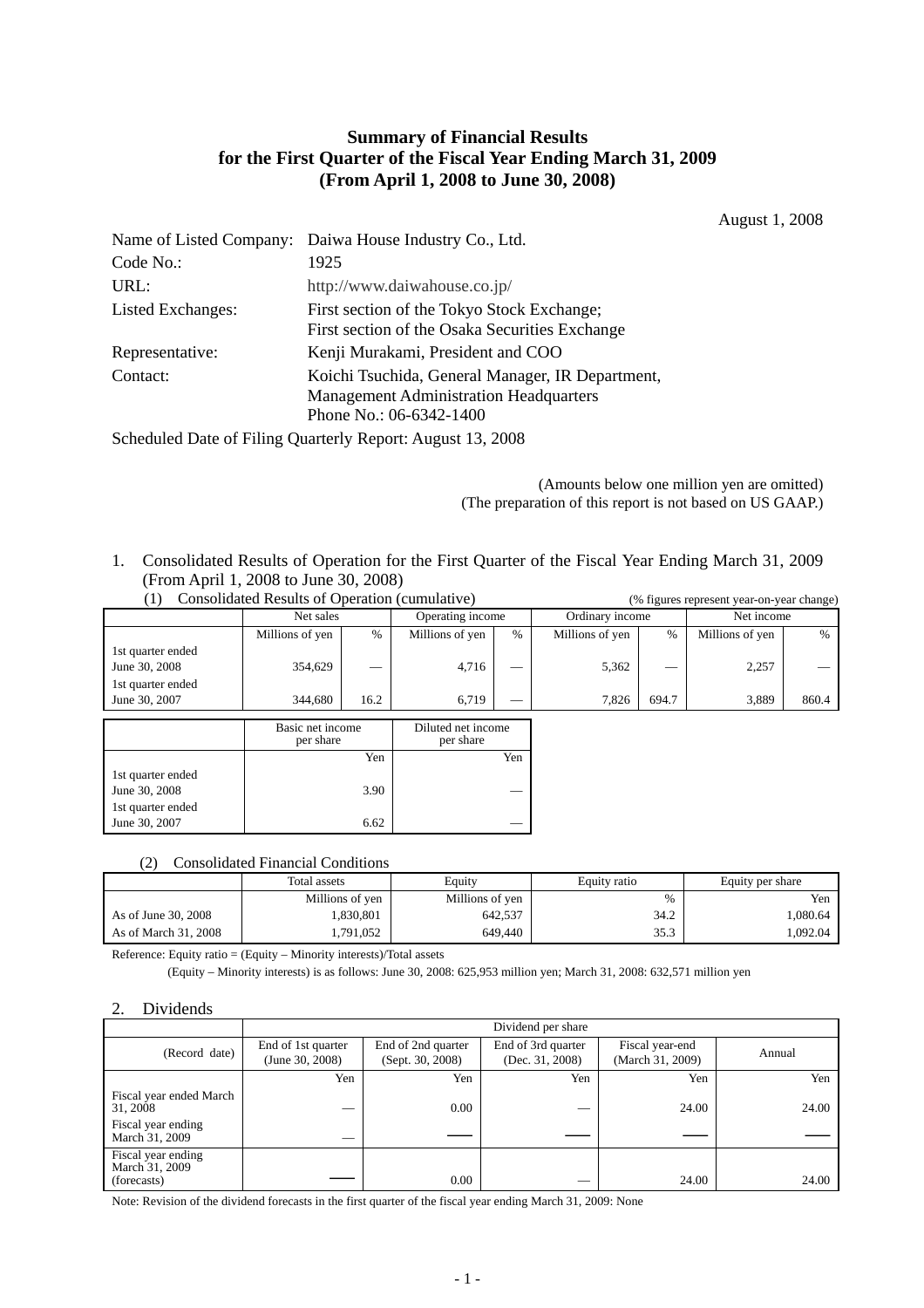## 3. Consolidated Business Forecasts for the Fiscal Year Ending March 31, 2009 (From April 1, 2008 to March 31, 2009)

|  | (% figures represent year-on-year change) |  |
|--|-------------------------------------------|--|
|  |                                           |  |

|                                         | Net sales       |      | Operating income |     | Ordinary income   |      | Net income      |       | Basic net<br>income per<br>share |
|-----------------------------------------|-----------------|------|------------------|-----|-------------------|------|-----------------|-------|----------------------------------|
|                                         | Millions of yen | $\%$ | Millions of yen  |     | % Millions of yen | $\%$ | Millions of yen | $\%$  | Yen                              |
| Six months ending<br>September 30, 2008 | 820,000         |      | 32,000           | __  | 30,000            |      | 16,500          |       | 28.49                            |
| Fiscal year ending<br>March 31, 2009    | 1,750,000       | 2.4  | 95,000           | 6.6 | 93.500            | 52.6 | 52,000          | 297.6 | 89.77                            |

Note: Revision of the business forecasts in the first quarter of the fiscal year ending March 31, 2009: None

### 4. Others

- (1) Changes in significant subsidiaries during the period (changes in specified subsidiaries associated with changes in the scope of consolidation): None
- (2) Application of simplified accounting methods and/or accounting methods unique to the preparation of the quarterly consolidated financial statements: None
- (3) Changes in accounting policies, procedures and methods of presentation for the preparation of quarterly consolidated financial statements (items recorded under changes under Basic Significant Matters Regarding Preparation of Quarterly Consolidated Financial Statements)
	- 1) Changes due to amendment of accounting standards: Yes
	- 2) Changes due to reasons other than 1): Yes Note: For details, please refer to "4. Others of [Qualitative Information and Financial Statements]" on page 4.

### (4) Number of issued shares (common stock)

| 1) | Number of issued shares at the end of period (including treasury stock)                          |                    |  |  |  |  |
|----|--------------------------------------------------------------------------------------------------|--------------------|--|--|--|--|
|    | As of June 30, 2008:                                                                             | 599,921,851 shares |  |  |  |  |
|    | As of March 31, 2008:                                                                            | 599,921,851 shares |  |  |  |  |
| 2) | Number of treasury stock at the end of period                                                    |                    |  |  |  |  |
|    | As of June 30, 2008:                                                                             | 20,677,520 shares  |  |  |  |  |
|    | As of March 31, 2008:                                                                            | 20,665,458 shares  |  |  |  |  |
| 3) | Average number of shares during the period (cumulative quarterly consolidated accounting period) |                    |  |  |  |  |
|    | First quarter ended June 30, 2008:                                                               | 579,250,491 shares |  |  |  |  |
|    | First quarter ended June 30, 2007:                                                               | 587,142,076 shares |  |  |  |  |

Remarks on appropriate use of forecasted results of operation and other special matters

1. The above business forecasts are based on assumptions in light of the information available as of the date of announcement of this material and the factors of uncertainty that may possibly impact the future results of operation. The Company's actual results may differ significantly from those presented herein as a consequence of numerous factors such as economic conditions, competitor situations and fluctuations in land prices. Please refer to the section of "3. Qualitative Information Regarding Consolidated Business Forecasts of [Qualitative Information and Financial Statements]" on page 4 for details.

2. Commencing fiscal year 2008, "Accounting Standard for Quarterly Financial Statements" (ASBJ Statement No. 12) and "Implementation Guidance for Accounting Standards for Quarterly Financial Statements" (ASBJ Guidance No. 14) are applied. Quarterly consolidated financial statements are prepared according to the "Regulations Concerning Quarterly Consolidated Financial Statements."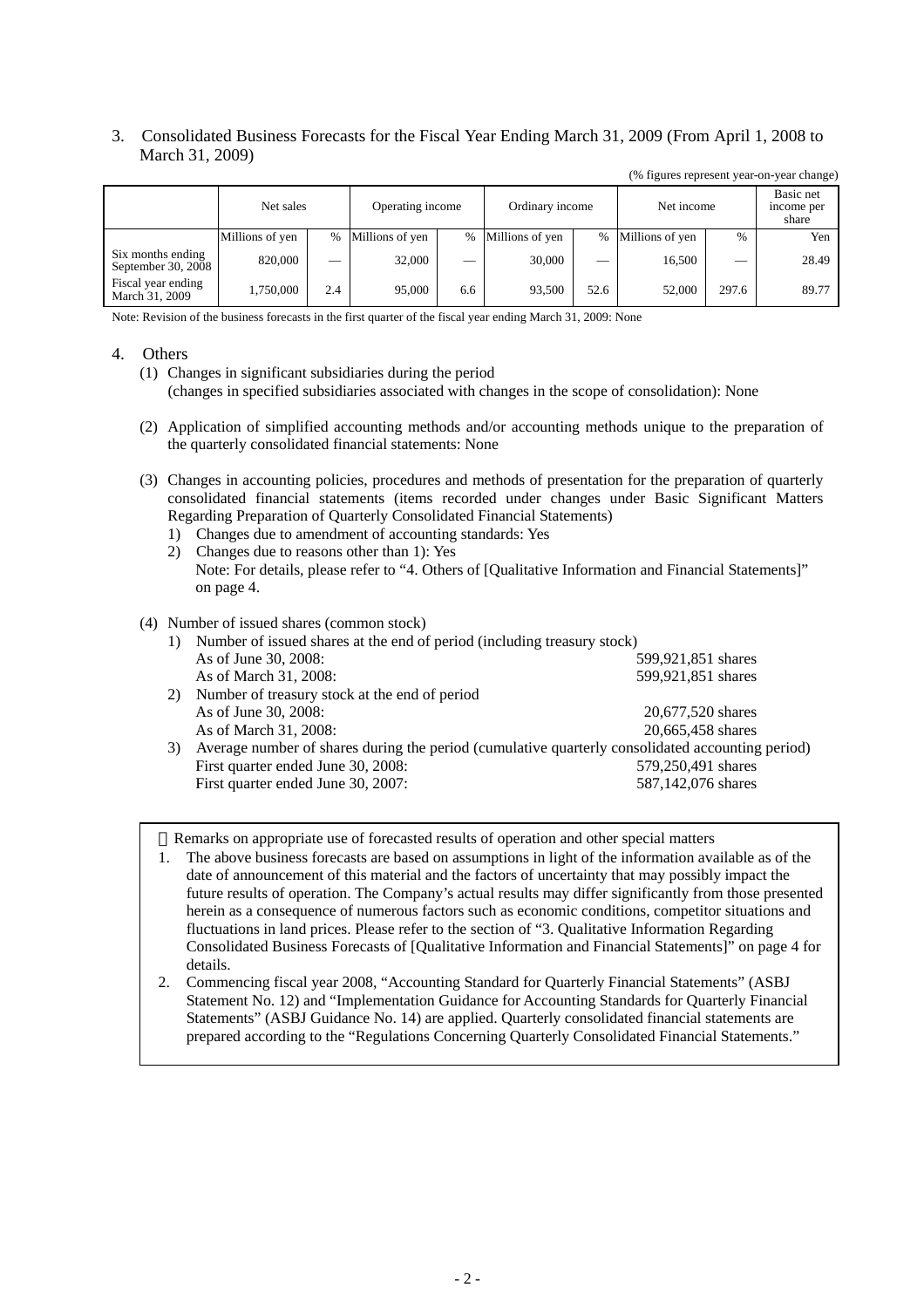## **Qualitative Information and Financial Statements**

#### 1. Qualitative Information Regarding Consolidated Business Results

The Japanese economy in the first quarter consolidated accounting period for fiscal year 2008, ending March 31, 2009, is continuing to follow a slowdown trend. Against the backdrop of a changing environment, characterized by rising prices of raw materials as a consequence of the soaring price of crude oil, and fluctuations in both the stock markets and foreign exchange markets, there are noticeable weaknesses in the economy, mainly in the corporate sector where exports and corporate earnings are under a cloud, and there are also concerns over drops in consumer spending. In the housing industry, while the impact from the enforcement of the revised Building Standard Law faded, the number of new housing starts continued at a low level as a result of lackluster housing demand symptomatic of worsening external conditions such as soaring material prices and rising interest rates on housing loans.

Amid such a economic environment, the Daiwa House Group started the three-year "Daiwa House Group 2nd Medium-Term Management Plan—Challenge 2010" (for fiscal years 2008 to 2010) in April with the main themes of "improve profit structure" and "nurture new future earnings drivers." As part of the 2nd Medium-Term Management Plan, in the first quarter period, the Group made efforts to expand its sales, exerting its energies into new projects such as the "Happy Hug Model" in the Single-Family Houses Division. This model has been developed in collaboration with Benesse Corporation to realize our concept for enhancing living environments for raising children by utilizing the "xevo" brand of our housing products.

Moreover, aiming to "strengthen the comprehensive real estate business," a basic strategy outlined in the 2nd Medium-Term Management Plan, in the first quarter period we endeavored to advance development of mainly high-rise rental housing and commercial facilities to secure a revenue source outside the contracting business.

In addition, as part of our environmental measures, we have been working to "prevent global warming," one of the Groups basic policies in the 2nd Medium-Term Management Plan. For example, to promote the sustainable development of our forest resources, we have decided to move on from using recycled paper and introduce our concept for original paper, which is certified as being produced from forest plantations that have acquired suitable forest management certification.

As a result of these factors, consolidated net sales increased 2.9% year on year to 354,629 million yen. With respect to earnings, the soaring material prices led to a higher cost of sales ratio, and an increase in selling, general and administrative expenses, which led to ordinary income decreasing 31.5% year on year to 5,362 million yen, and net income decreasing 42.0% year on year to 2,257 million yen.

#### 2. Qualitative Information Regarding Consolidated Financial Conditions

At the end of the first quarter consolidated accounting period for fiscal year 2008, ending March 31, 2009, total assets stood at 1,830,801 million yen, an increase of 39,749 million yen compared with 1,791,052 million yen at the end of fiscal year 2007. The main contributing factors were the acquisition of property, plant and equipment such as high-rise rental housing and commercial facilities and the increase in fixed assets due to a rise in the market value of investment securities held by the Group.

Total liabilities at the end of the first quarter period stood at 1,188,263 million yen, an increase of 46,652 million yen compared with the 1,141,611 million yen at the end of fiscal year 2007. The main contributing factors were the procurement of funds through both short-term bank loans and commercial paper issuance, and the increase in deposits received from customers.

Concerning total equity, although net income for the first quarter was 2,257 million yen, because of the payment of shareholder dividends for fiscal year 2007, total equity was 642,537 million yen, a decrease of 6,903 million yen compared with the end of fiscal year 2007.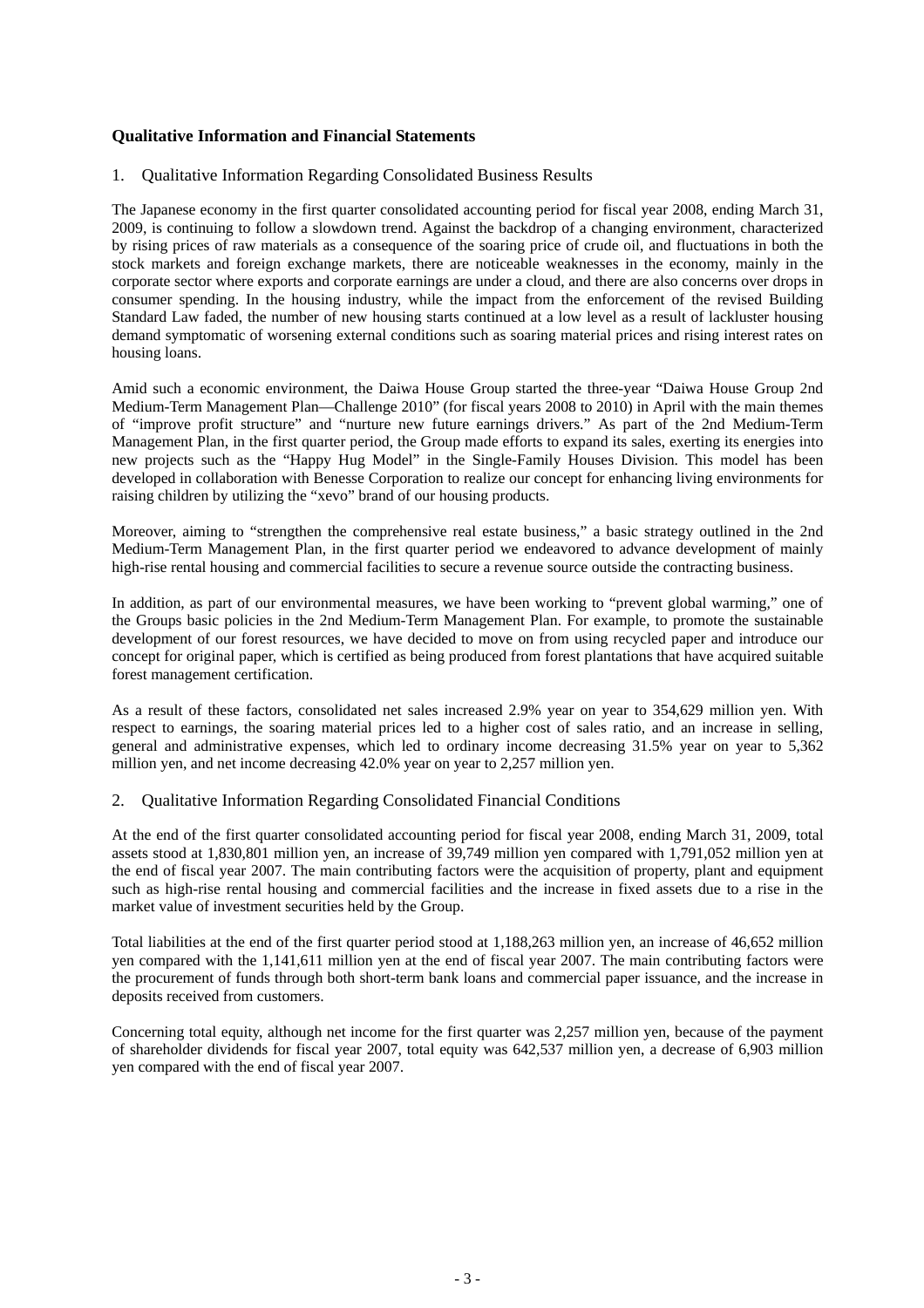#### 3. Qualitative Information Regarding Consolidated Business Forecasts

Although consolidated net sales for the first quarter period rose year on year, earnings decreased year on year due to factors such as a higher cost of sales ratio, resulting from the soaring construction material prices etc., and an increase in selling, general and administrative expenses.

Concerning the consolidated business forecasts for the cumulative business results of the second quarter (results of the first six months of fiscal year 2008), the Group announced a revision to consolidated business forecasts on June 20, 2008, as a result of the decision by Daiwa House REIT Investment Corporation to withdraw plans for the issuance and offering for sale of shares in funds. Since that time, no changes have occurred.

Concerning the full-year consolidated business forecasts for fiscal year 2008, there are no changes to the full-year consolidated business forecasts that were announced on May 13, 2008.

#### 4. Others

- (1) Changes in significant subsidiaries during the period (changes in specified subsidiaries associated with changes in the scope of consolidation): None
- (2) Application of simplified accounting methods and/or accounting methods unique to the preparation of quarterly consolidated financial statements: None
- (3) Changes in accounting policies, procedures and methods of presentation for the preparation of quarterly consolidated financial statements

Changes in accounting standards

- 1) Application of "Accounting Standard for Quarterly Financial Statements" Commencing fiscal year 2008, "Accounting Standard for Quarterly Financial Statements" (ASBJ Statement No. 12) and "Implementation Guidance for Accounting Standards for Quarterly Financial Statements" (ASBJ Guidance No. 14) are applied. Quarterly consolidated financial statements are prepared according to the "Regulations Concerning Quarterly Consolidated Financial Statements."
- 2) Changes to the valuation standard and valuation method for inventories Before this change, a cost method based on identified cost method was used, but beginning this first quarter period, a cost method based on identified cost method based on the "Accounting Standard for Measurement of Inventories" (ASBJ Statement No. 9) (a write-down method based on falling profitability as measured by the balance sheet) has been used for the calculation of inventories. The impact of these changes on profit or loss is insignificant.
- 3) Application of "Practical Solution on Unification of Accounting Policies Applied to Foreign Subsidiaries for Consolidated Financial Statements" Beginning this first quarter period, "Practical Solution on Unification of Accounting Policies Applied to Foreign Subsidiaries for Consolidated Financial Statements" (ASBJ PITF No. 18) are applied, and necessary amendments have been made to the consolidated settlement of accounts. The impact of these changes on profit or loss is insignificant.
- 4) Application of "Accounting Standard for Lease Transactions"

Before this change, the accounting method that was applied to finance and lease transactions that did not involve transfer of ownership was different depending on the method for lease transaction. However because of the "Accounting Standard for Lease Transactions" (ASBJ Statement No.13) and the "Guidance on Accounting Standard for Lease Transactions" (ASBJ Guidance No.16) are applied ahead of schedule, beginning this first quarter period, the accounting method has been the same as that for regular sales transactions. Finance and lease transactions, not involving transfer of ownership, with the starting date of the lease transaction predating the fiscal year in which the accounting standard for lease transactions is first applied, are accounted for in the same method as that for the normal operating lease transactions. The impact of these changes on profit or loss is insignificant.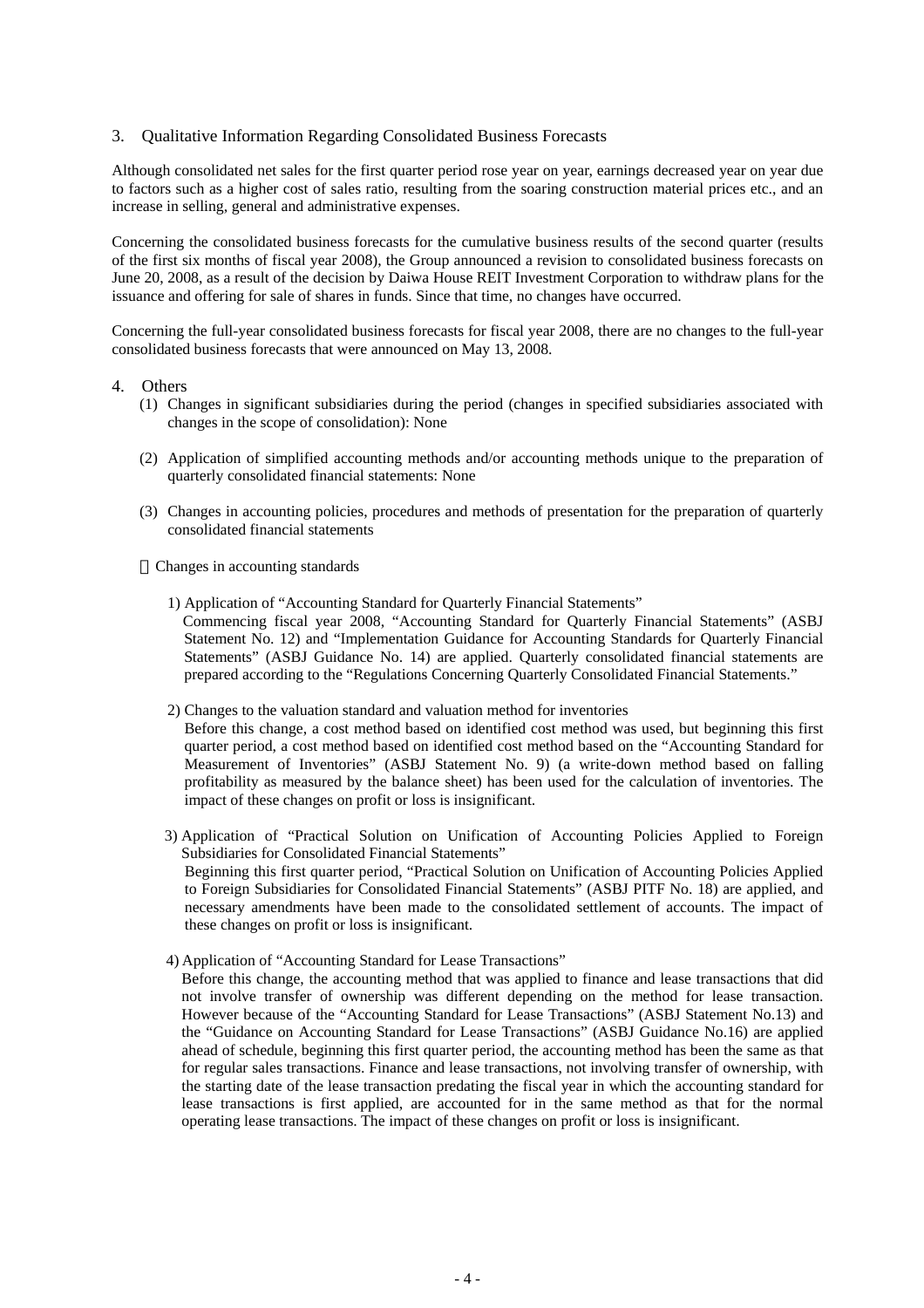#### 5. Quarterly Consolidated Financial Statements

(1) Consolidated Balance Sheets

|                                        | (Millions of yen)                                 |                                                |  |  |  |
|----------------------------------------|---------------------------------------------------|------------------------------------------------|--|--|--|
|                                        | Current reporting period<br>(as of June 30, 2008) | Previous fiscal year<br>(as of March 31, 2008) |  |  |  |
| Assets                                 |                                                   |                                                |  |  |  |
| Current assets                         |                                                   |                                                |  |  |  |
| Cash and cash equivalents              | 81,159                                            | 100,354                                        |  |  |  |
| Trade notes and accounts<br>receivable | 63,988                                            | 63,337                                         |  |  |  |
| Marketable securities                  | 20                                                | 20                                             |  |  |  |
| Construction projects in progress      | 67,879                                            | 72,602                                         |  |  |  |
| Merchandise and finished goods         | 12,748                                            | 12,444                                         |  |  |  |
| Work in process                        | 17,409                                            | 10,497                                         |  |  |  |
| Raw materials and supplies             | 5,217                                             | 4,325                                          |  |  |  |
| Real estate for sale                   | 322,940                                           | 325,891                                        |  |  |  |
| Real estate for sale in process        | 61,767                                            | 66,009                                         |  |  |  |
| Land for development                   | 3,841                                             | 3,841                                          |  |  |  |
| Other                                  | 106,024                                           | 103,450                                        |  |  |  |
| Allowance for doubtful receivables     | (962)                                             | (897)                                          |  |  |  |
| Total current assets                   | 742,033                                           | 761,877                                        |  |  |  |
| <b>Fixed assets</b>                    |                                                   |                                                |  |  |  |
| Property, plant and equipment          |                                                   |                                                |  |  |  |
| Buildings and structures               | 481,457                                           | 460,762                                        |  |  |  |
| Accumulated depreciation               | (225, 978)                                        | (223, 306)                                     |  |  |  |
| Buildings and structures, net          | 255,479                                           | 237,455                                        |  |  |  |
| Land                                   | 355,272                                           | 341,407                                        |  |  |  |
| Other                                  | 157,952                                           | 144,309                                        |  |  |  |
| Accumulated depreciation               | (82,030)                                          | (80, 356)                                      |  |  |  |
| Other, net                             | 75,922                                            | 63,952                                         |  |  |  |
| Net property, plant and<br>equipment   | 686,674                                           | 642,816                                        |  |  |  |
| Intangible fixed assets                | 12,724                                            | 12,410                                         |  |  |  |
| Investments and other assets           |                                                   |                                                |  |  |  |
| Investment securities                  | 110,188                                           | 98,283                                         |  |  |  |
| Lease deposits                         | 167,754                                           | 164,956                                        |  |  |  |
| Other                                  | 120,545                                           | 119,490                                        |  |  |  |
| Allowance for doubtful accounts        | (9,118)                                           | (8,781)                                        |  |  |  |
| Total investments and other<br>assets  | 389,369                                           | 373,948                                        |  |  |  |
| Total fixed assets                     | 1,088,767                                         | 1,029,175                                      |  |  |  |
| Total assets                           | 1,830,801                                         | 1,791,052                                      |  |  |  |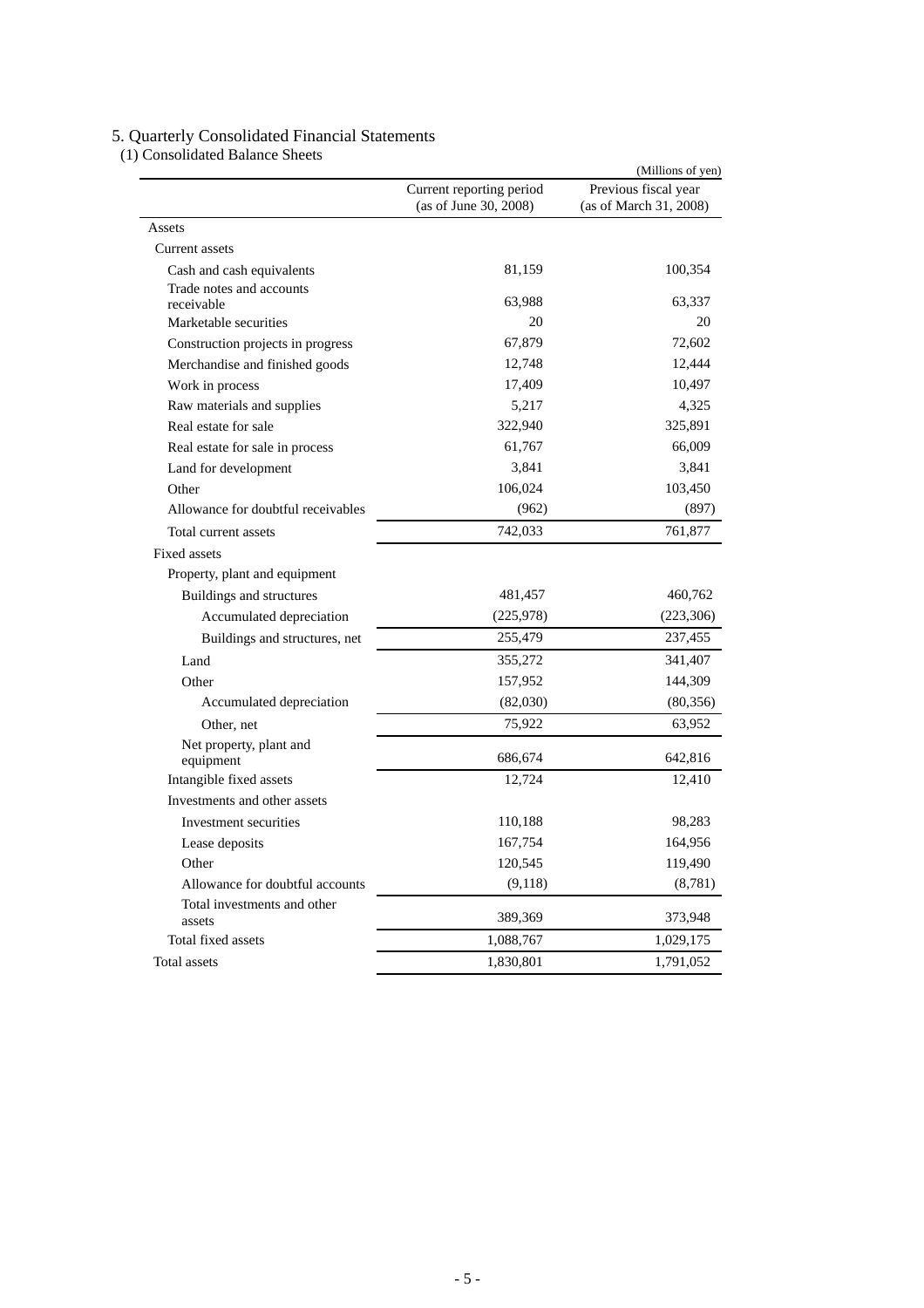|                                             |                                                   | (Millions of yen)                              |
|---------------------------------------------|---------------------------------------------------|------------------------------------------------|
|                                             | Current reporting period<br>(as of June 30, 2008) | Previous fiscal year<br>(as of March 31, 2008) |
| Liabilities                                 |                                                   |                                                |
| <b>Current liabilities</b>                  |                                                   |                                                |
| Trade notes and accounts payable            | 166,642                                           | 189,860                                        |
| Short-term bank loans                       | 20,178                                            | 11,918                                         |
| Current portion of long-term debt           | 1,614                                             | 1,595                                          |
| Commercial paper                            | 90,000                                            | 20,000                                         |
| Income taxes payable                        | 2,148                                             | 23,163                                         |
| Deposits received from customers            | 72,775                                            | 58,628                                         |
| <b>Accrued bonuses</b>                      | 11,204                                            | 21,167                                         |
| Provision for product warranties            | 6,940                                             | 6,572                                          |
| Other                                       | 162,519                                           | 151,418                                        |
| Total current liabilities                   | 534,024                                           | 484,323                                        |
| Long-term liabilities                       |                                                   |                                                |
| Long-term debt                              | 193,196                                           | 193,376                                        |
| Lease deposits received                     | 207,293                                           | 204,287                                        |
| Liability for employees' retirement         |                                                   |                                                |
| benefits                                    | 121,697                                           | 124,169                                        |
| Negative goodwill                           | 1,145                                             | 264                                            |
| Other                                       | 130,907                                           | 135,189                                        |
| Total long-term liabilities                 | 654,239                                           | 657,287                                        |
| <b>Total liabilities</b>                    | 1,188,263                                         | 1,141,611                                      |
| Equity                                      |                                                   |                                                |
| Shareholders' equity                        |                                                   |                                                |
| Common stock                                | 110,120                                           | 110,120                                        |
| Capital surplus                             | 226,824                                           | 226,824                                        |
| Retained earnings                           | 369,431                                           | 381,479                                        |
| Treasury stock                              | (19, 543)                                         | (19, 534)                                      |
| Total shareholders' equity                  | 686,832                                           | 698,891                                        |
| Valuation and translation adjustments       |                                                   |                                                |
| Net unrealized gain on                      |                                                   |                                                |
| available-for-sale securities               | 19,310                                            | 13,432                                         |
| Land revaluation difference                 | (78, 748)                                         | (79, 195)                                      |
| Foreign currency translation<br>adjustments | (1, 441)                                          | (556)                                          |
| Total valuation and translation             |                                                   |                                                |
| adjustments                                 | (60, 879)                                         | (66, 320)                                      |
| Minority interests                          | 16,584                                            | 16,869                                         |
| Total equity                                | 642,537                                           | 649,440                                        |
| Total liabilities and equity                | 1,830,801                                         | 1,791,052                                      |
|                                             |                                                   |                                                |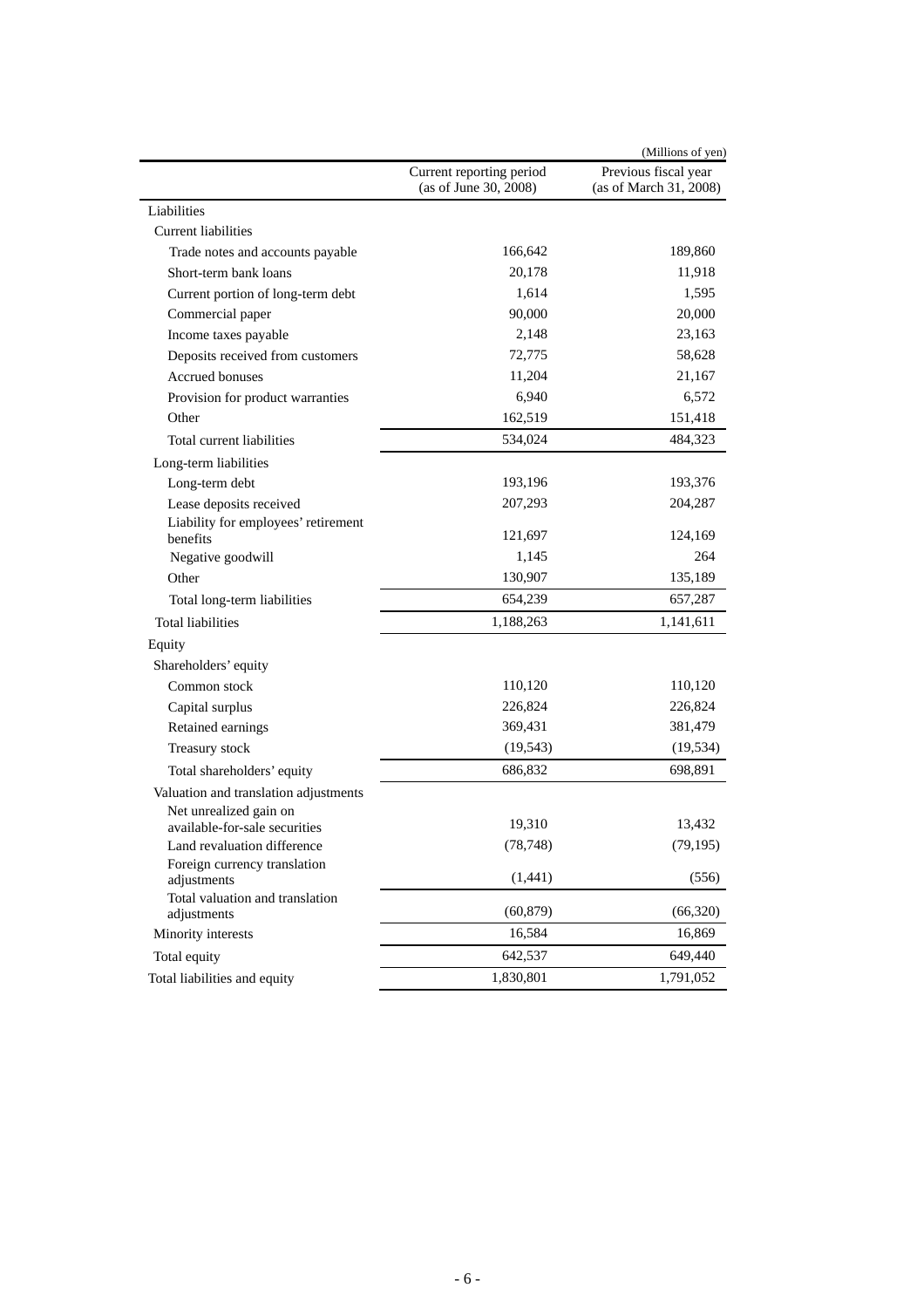# (2) Consolidated Statement of Income

|                                                       | (Millions of yen)<br>Current reporting period<br>(From April 1, 2008<br>to June 30, 2008) |
|-------------------------------------------------------|-------------------------------------------------------------------------------------------|
| Net sales                                             | 354,629                                                                                   |
| Cost of sales                                         | 284,710                                                                                   |
| Gross profit                                          | 69,918                                                                                    |
| Selling, general and administrative                   |                                                                                           |
| expenses                                              | 65,202                                                                                    |
| Operating income                                      | 4,716                                                                                     |
| Other income                                          |                                                                                           |
| Interest income                                       | 343                                                                                       |
| Dividends                                             | 790                                                                                       |
| Equity in earnings of associated<br>companies         | 251                                                                                       |
| Gain on settlement of derivatives                     | 242                                                                                       |
| Gain on valuation of derivatives                      | 2,653                                                                                     |
| Miscellaneous income                                  | 1,218                                                                                     |
| Total other income                                    | 5,500                                                                                     |
| Other expenses                                        |                                                                                           |
| Interest expense                                      | 1,129                                                                                     |
| Loss on settlement of derivatives                     | 116                                                                                       |
| Loss on valuation of derivatives                      | 2,864                                                                                     |
| Miscellaneous expenses                                | 743                                                                                       |
| Total other expenses                                  | 4,854                                                                                     |
| Ordinary income                                       | 5,362                                                                                     |
| Extraordinary income                                  |                                                                                           |
| Gain on sales of property, plant and<br>equipment     | 498                                                                                       |
| Other                                                 | 1                                                                                         |
| Total extraordinary income                            | 500                                                                                       |
| <b>Extraordinary losses</b>                           |                                                                                           |
| Loss on sales of property, plant and<br>equipment     | 89                                                                                        |
| Loss on disposal of property, plant<br>and equipment  | 180                                                                                       |
| <b>Impairment</b> loss                                | 17                                                                                        |
| Write-down of marketable and<br>investment securities | 247                                                                                       |
| Provision of allowance for doubtful<br>accounts       | 316                                                                                       |
| Other                                                 | 34                                                                                        |
| Total extraordinary losses                            | 885                                                                                       |
| Income before income taxes and minority<br>interests  | 4,976                                                                                     |
| Income taxes – current                                | 3,800                                                                                     |
| Income taxes – deferred                               | (774)                                                                                     |
| Minority interests in net loss of<br>subsidiaries     | (306)                                                                                     |
| Net income                                            | 2,257                                                                                     |
|                                                       |                                                                                           |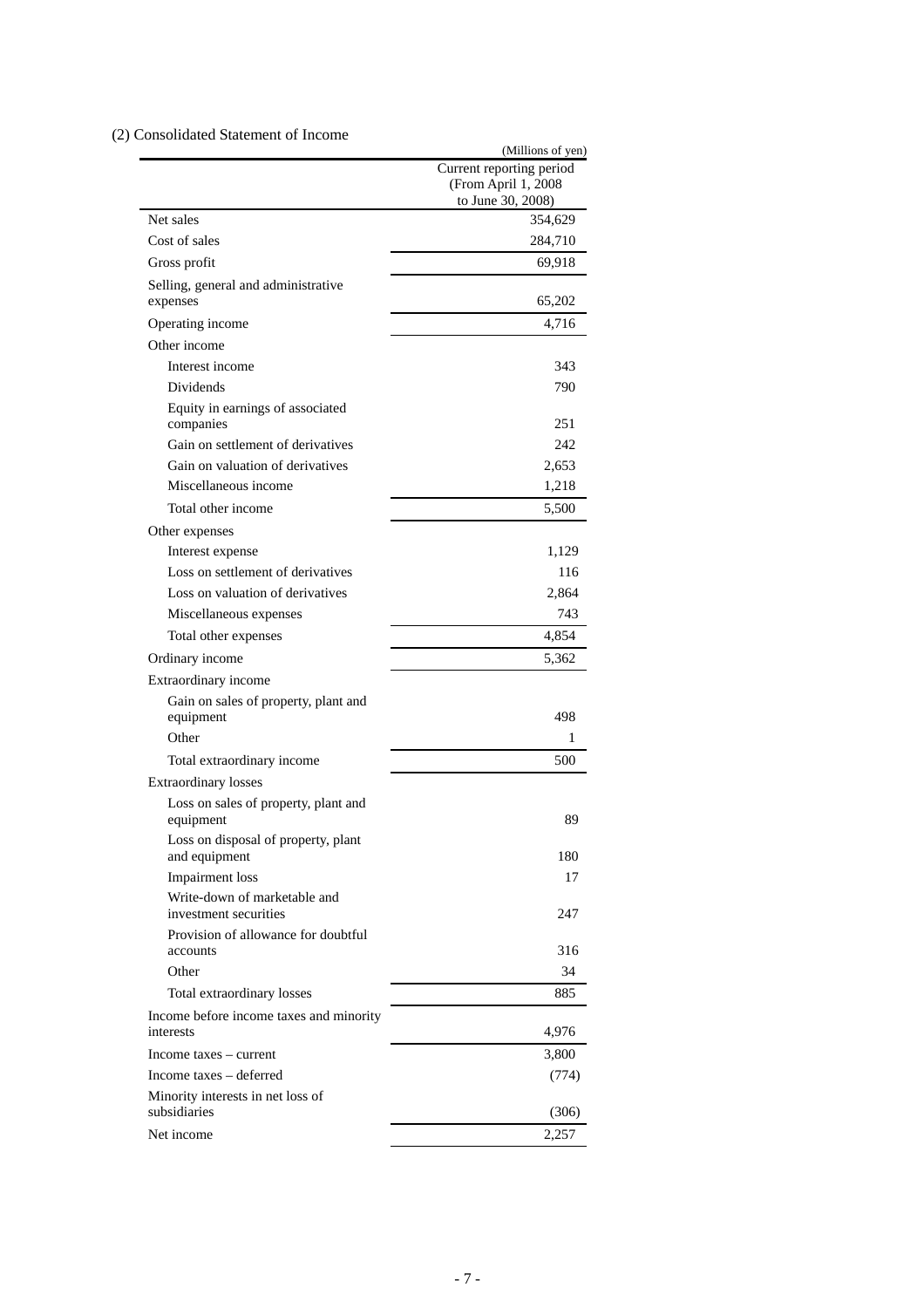Commencing fiscal year 2008, "Accounting Standard for Quarterly Financial Statements" (ASBJ Statement No. 12) and "Implementation Guidance for Accounting Standards for Quarterly Financial Statements" (ASBJ Guidance No. 14) are applied. Quarterly consolidated financial statements are prepared according to the "Regulations Concerning Quarterly Consolidated Financial Statements."

(3) Notes on premise of going concern

Not applicable.

(4) Notes on significant changes in the amount of shareholders' equity

Not applicable.